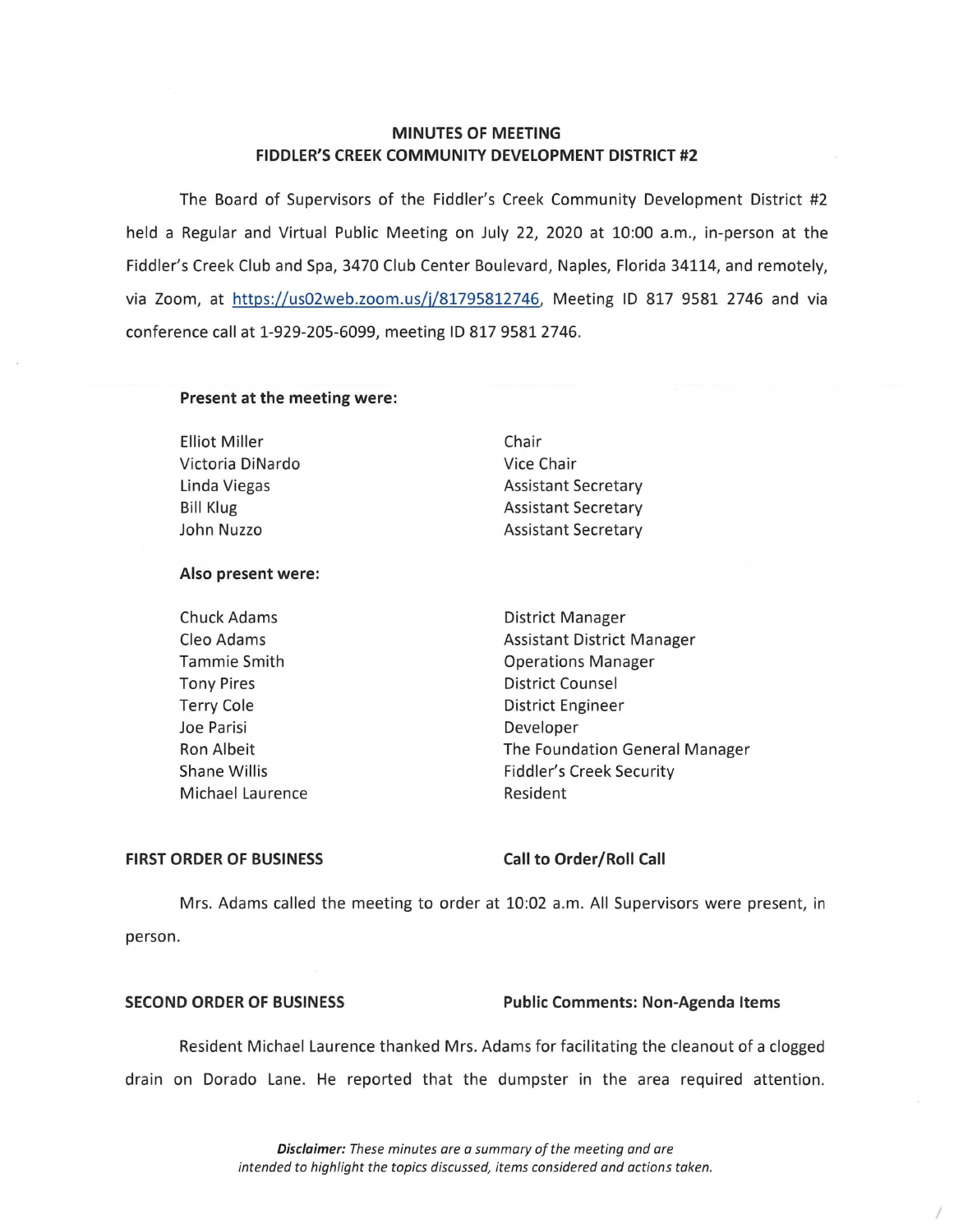### **FIDDLER'S CREEK COD #2 July 22, 2020**

Regarding the drain, Mr. Willis stated that it was not clogged and had a protective cover for construction debris. Mr. Albeit stated construction was ongoing in the Dorado area and the dumpster must remain.

# **THIRD ORDER OF BUSINESS Continued Discussion: Park Bench Recommendations (Bill Klug and Victoria DiNardo)**

Mr. Klug stated that every other bench in Fiddler's Creek has paver access except the recently installed bench on Campanile Circle and asked if pavers from the sidewalk to the bench could be added. Discussion ensued regarding bench standards, paver costs, crosswalk, and sidewalk proximity to benches. Mrs. Adams would obtain an estimate and present it at the next meeting.

Referencing exhibits, Ms. DiNardo reported that she recently met with two residents in Oyster Harbor (OH) and two in Aviamar who submitted recommendations for four common areas. Ms. Viegas asked if the Aviamar locations were on COD-owned property and stated that the first Aviamar location was used by Lennar for parking and was later covered with sod after their sales center closed. The second Aviamar location is currently owned by Pulte and it abuts their parking lot and sales center. Mr. Albeit stated that construction would be ongoing at the second Aviamar location for quite some time.

Mrs. Adams would find out if the Aviamar locations are COD-owned. Ms. DiNardo motioned to install benches in the two OH locations described. Mr. Klug stated that neither of the proposed locations address the pedestrian issue of bikers and walkers and asked to table the vote until better exhibits can be presented. Ms. DiNardo stated that benches were needed in the two Aviamar locations.

Discussion ensued regarding CDD ownership of the proposed OH and Aviamar areas, installing a bench near the pump station in Aviamar and the construction on Sandpiper. Mr. Miller stated that this item would be deferred to the next meeting to allow for presentation of better exhibits and a determination of CDD ownership of the recommended areas.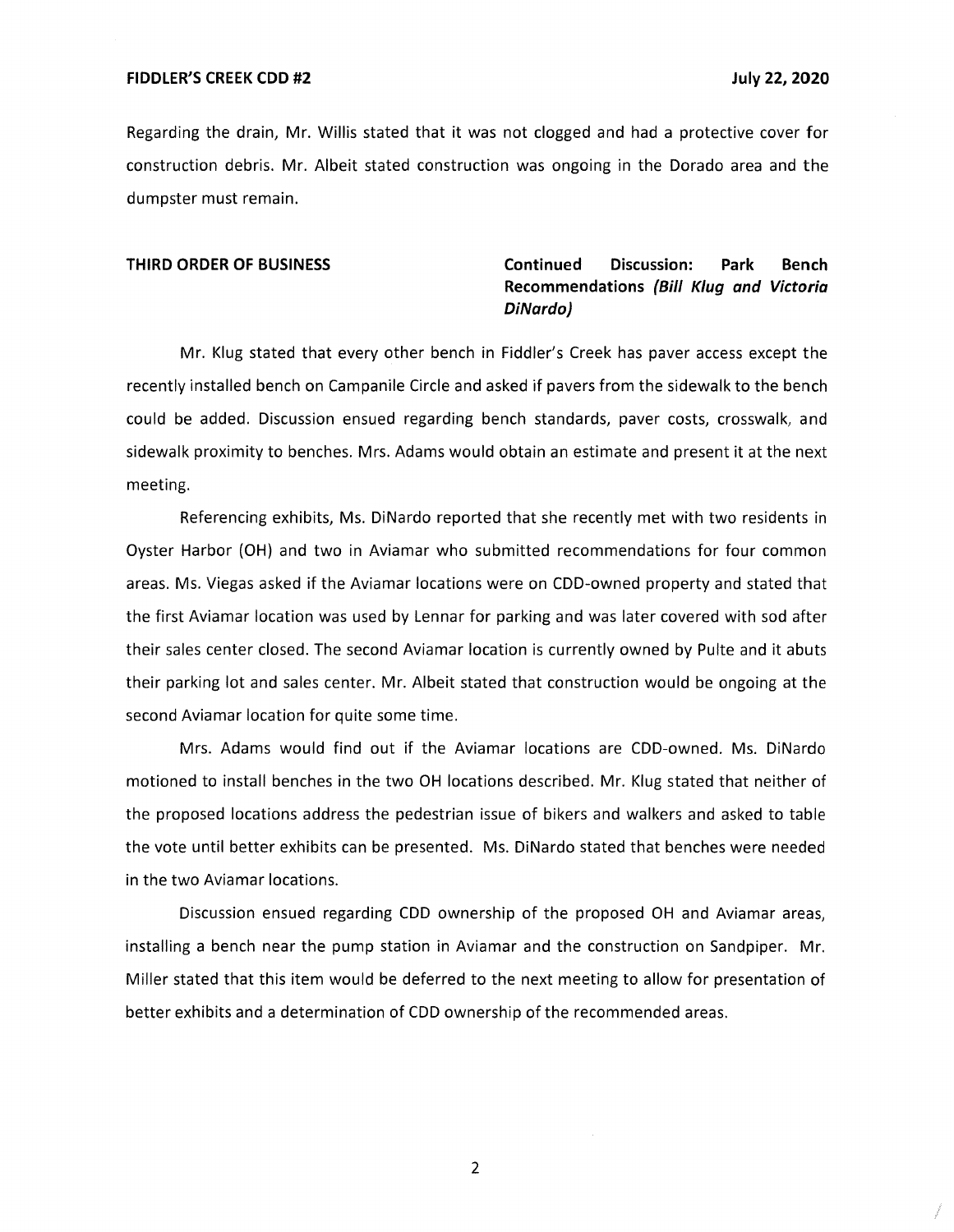**FOURTH ORDER OF BUSINESS** 

**Discussion: Request for County Assistance for 7-Eleven Contribution for the Traffic Signal** 

Mr. Miller recalled discussion at the last meeting wherein it was suggested that both CDDs should request a contribution from the Developer of the 7-Eleven for the traffic signal and Management was to include the item on the agendas of both CDDs for the July meetings. Mr. Pires stated that the item was not on the COD #1 agenda. Mr. Miller asked that the item be included on each CDD's next agenda, as the traffic signal must be funded by both entities.

**On MOTION by Mr. Klug and seconded by Ms. DiNardo, with all in favor, including this item on the next CDD #1 and CDD #2 agendas and notifying CDD #1 that CDD #2 is in agreement with requesting a contribution from 7-Eleven, was approved.** 

**FIFTH ORDER OF BUSINESS Consideration of Resolution 2020-12, Accepting the Conveyance by Special Warranty Deed of Tract E, Fiddler's Creek Phase 5, Aviamar Unit One** 

Mr. Pires presented Resolution 2020-12 and recommended approval. Mr. Miller noted District Counsel's July 14, 2020 memorandum, which stated that the Collier County utility easement for Tract Eis important, in case COD #2 ever needs to relocate drainage facilities. Mr. Pires responded to questions regarding the lake maintenance easement encumbrance, amount of taxes on the Warranty Deed and the reasons the District would not receive oil, gas and mineral interests.

**On MOTION by Mr. Klug and seconded by Ms. DiNardo, with all in favor, Resolution 2020-12, Accepting the Conveyance by Special Warranty Deed of Tract E, Fiddler's Creek Phase 5, Aviamar Unit One, was adopted.** 

## SIXTH ORDER OF BUSINESS **Health, Safety and Environment Report**

Ms. Viegas suggested discontinuing the Health, Safety and Environment reports since Mr. Willis' Department was no longer under the CDDs' budgetary responsibilities. Mr. Miller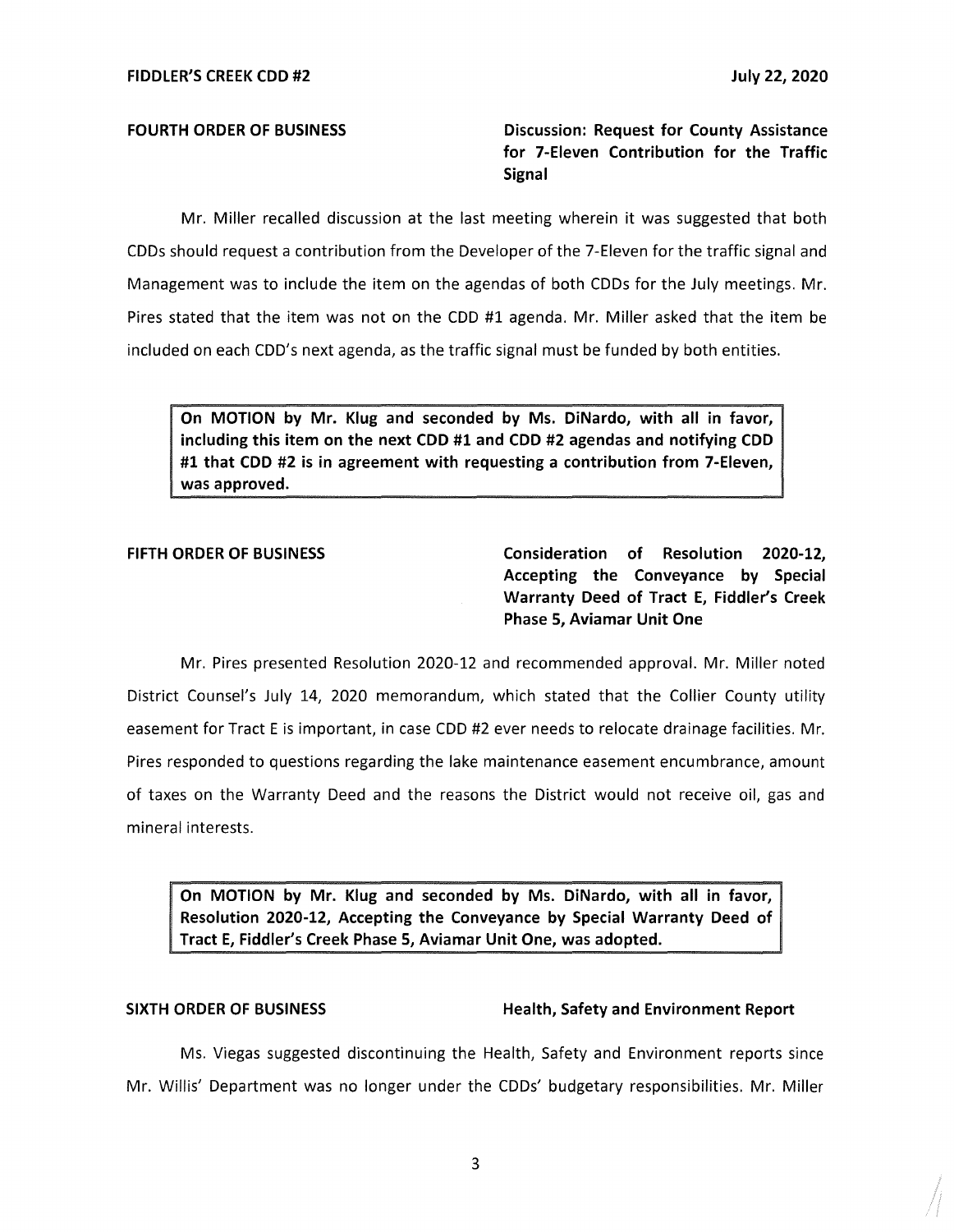expressed his opinion of the importance of continuing the reports, as the Districts are the stewards of the physical assets of the community and it helps to know what is happening with those assets. Mr. Albeit stated that the reports are utilized during The Foundation's safety meetings.

Referencing PowerPoint slides, Mr. Willis reported the following:

 $\triangleright$  There were 32,500 gatehouse entries in June, which reflected an 11,000 decrease since May. This was attributable to "snowbird" residents.

 $\triangleright$  Average occupancy in 2019 was 1,750 and 1,930 in 2020. The figures were still positive but were higher in past years.

► The two major incident categories were parking and civil complaints. Parking issues were mostly due to visitors; education is needed.

► Irrigation: Five communities in Veneta, Aviamar and Marsh Cove requested additional irrigation time due to installation of new vegetation.

► Five rain gauges were installed across the property to compare to water usage. The results of the comparison show the investment to protect District resources is working.

► Power-washing: All of Aviamar and a portion of OH were completed in June.

► Design Review Committee (DRC) Requests: There were 53 requests in June. The DRC issued two violation letters for political signs and two for speeding.

Asked who is on the DRC, Mr. Willis stated himself, Mr. Parisi and Ms. Marissa Ferrao. Discussion ensued regarding political signs, traffic violations, resumption of fining, other committee meetings and the Traffic Hawk Report.

## **SEVENTH ORDER OF BUSINESS Traffic Hawk Report**

This item would be removed from future agendas due to lack of activity.

### EIGHTH ORDER OF BUSINESS **Developer's Report/Update**

Mr. Parisi reported the following:

► The Foundation was renovating the main gatehouse adjacent to 951 and constructing a new gatehouse on Sandpiper Drive.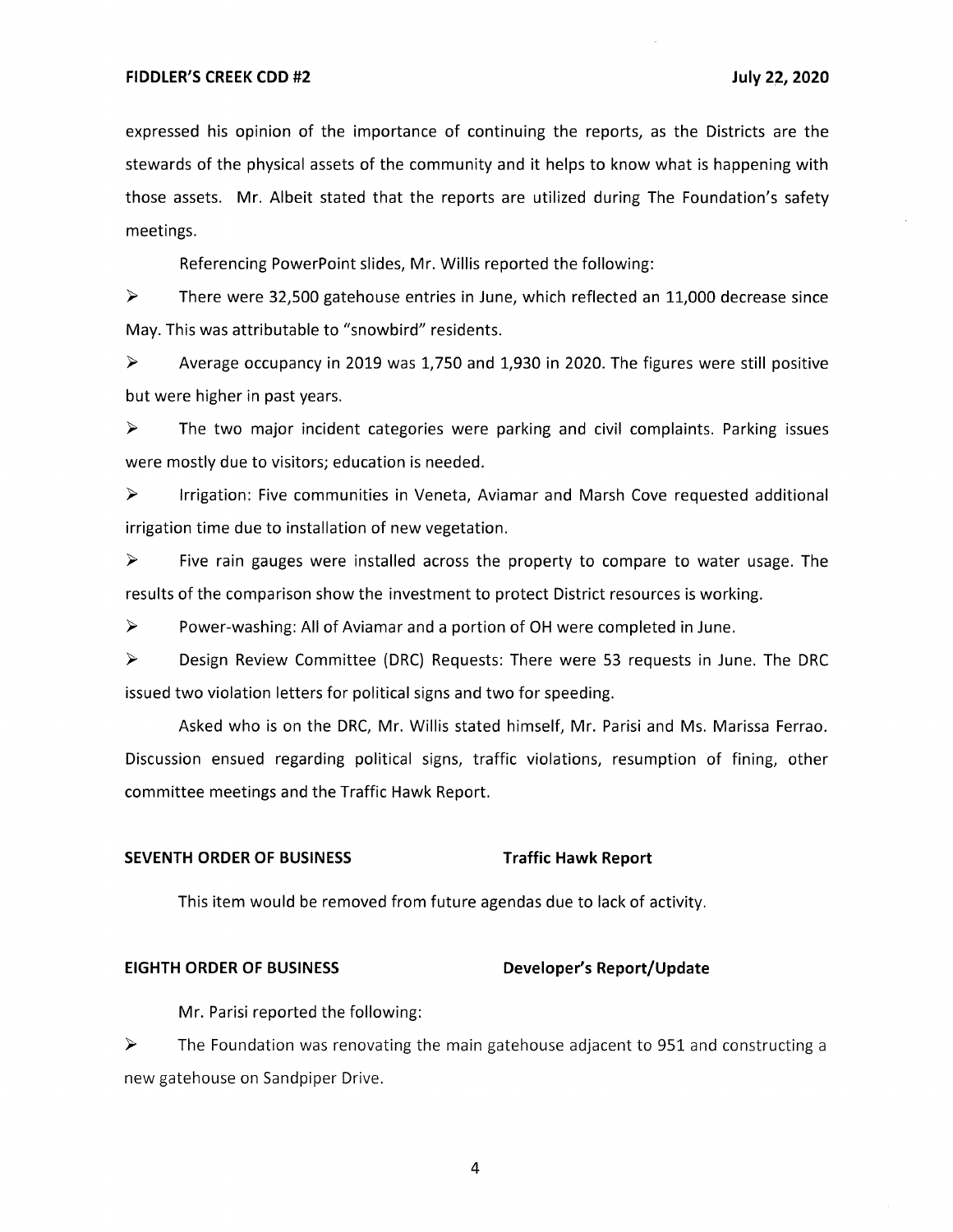### **FIDDLER'S CREEK CDD #2 July 22, 2020**

► Two documents are required, which are the obligation of the Landowner: a Notice of Commencement and a Notice of Lien Prohibition.

► Due to the land lease, no liens can be recorded against the property by sub-contractors, which is stated in the document.

► Mr. Parisi is working with Counsel to update the language of the documents, in accordance with the Statutes.

Mr. Miller asked if the contracts with the sub-contractors contain waivers and liens. Mr. Parisi stated the contractors and sub-contractors are notified of the recorded documents but the standard contract does not prohibit the things permitted by Statute, other than the documents that are recorded, which must be recorded prior to the recording of the Notice of Commencement, for example. Discussion ensued regarding lien prohibition.

**On MOTION by Ms. DiNardo and seconded by Mr. Klug, with all in favor, authorizing Staff to review the documents and for the Chair to review· and execute the gatehouse construction documents, including the Notice of Commencement, the Notice of Lien Prohibition, and any other documents needed for the gatehouse construction project, was approved.** 

► Construction of the gatehouse would commence in mid-August, with completion anticipated by the end of November.

► Entrance and exit options, including lane closures, would be presented to the CDD Boards.

Ms. Viegas noted that the next CDD meeting would be August  $26<sup>th</sup>$  and asked about resident notification and when options would be presented to the CDD #2 Board. Mr. Parisi stated during August.

Discussion ensued regarding the impending Sandpiper Drive closure, the line of sight issues with an OH sign for the new Gulf Bay homes and other issues with signage on 951. Mr. Cole would coordinate with Mr. Parisi regarding the Sandpiper Drive closure.

**NINTH ORDER OF BUSINESS Engineer's Report: Hole Montes, Inc.**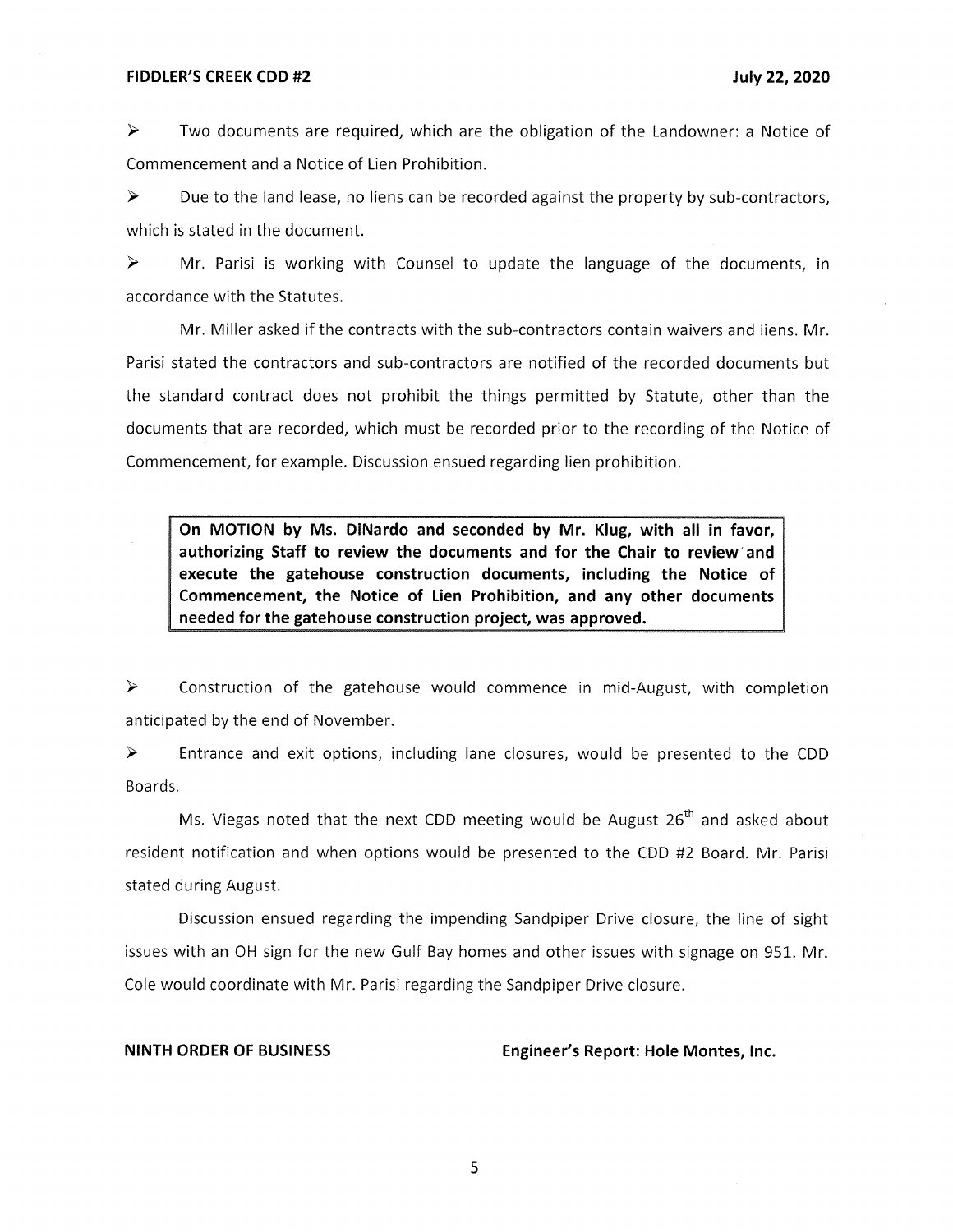Mr. Cole presented Draw #162 and stated the fees are part of the budget that was previously presented as soft costs to be paid for by the District bond. The total fees were \$29,423.91 for renewal of the construction bond, which was comprised of \$5,519.50 for GradyMinor's work on Fiddler's Creek Plaza, \$8,479.55 for the construction bond renewal for Phase 5, Unit 3 in Veneta and \$15,424.86 for the Collier County inspection fee for the Fiddler's Creek Plaza permit. Mr. Pires stated that he forwarded the \$25,000 Bond request letter to the Board, which was received from the County confirming the approval needed. Mr. Pires would review the draw, submit formal approval, and send the documents back to Mr. Cole for implementation.

## **A. Consideration of Proposals for Lake Erosion**

Mr. Cole presented a \$50,155 bid submittal from Landshore Enterprises LLC, for lake erosion tubing. Only one bid was received. He recommended approval of \$55,000 for any additional items that may arise during the repairs.

**On MOTION by Mr. Klug and seconded by Ms. Viegas, with all in favor, awarding the lake erosion contract to Landshore Enterprises LLC, in a not-toexceed amount of \$55,000, subject to submittal of the required insurance and contract documents, was approved.** 

Mr. Cole responded to questions regarding the number of bids received, the causes of lake bank erosion, installation of geotubes and if preventative measures can be taken to prevent erosion.

### **B. Consideration of Proposals for Re-Striping**

Mr. Cole stated that discolored pavement along Fiddler's Creek Parkway, from previous work, must be repaved. The re-striping project was previously deferred to determine the cause of the pavement issue but was now going out to bid.

## **C. Consideration of Proposals for Sidewalk Repairs**

....

Mr. Cole presented a \$7,488 proposal from ET Concrete LLC for sidewalk/trip hazard repairs. He recommended approval of \$10,000 to facilitate other sidewalk repairs. Mrs. Adams recently reported that someone tripped on the pavers near the Veneta fountain.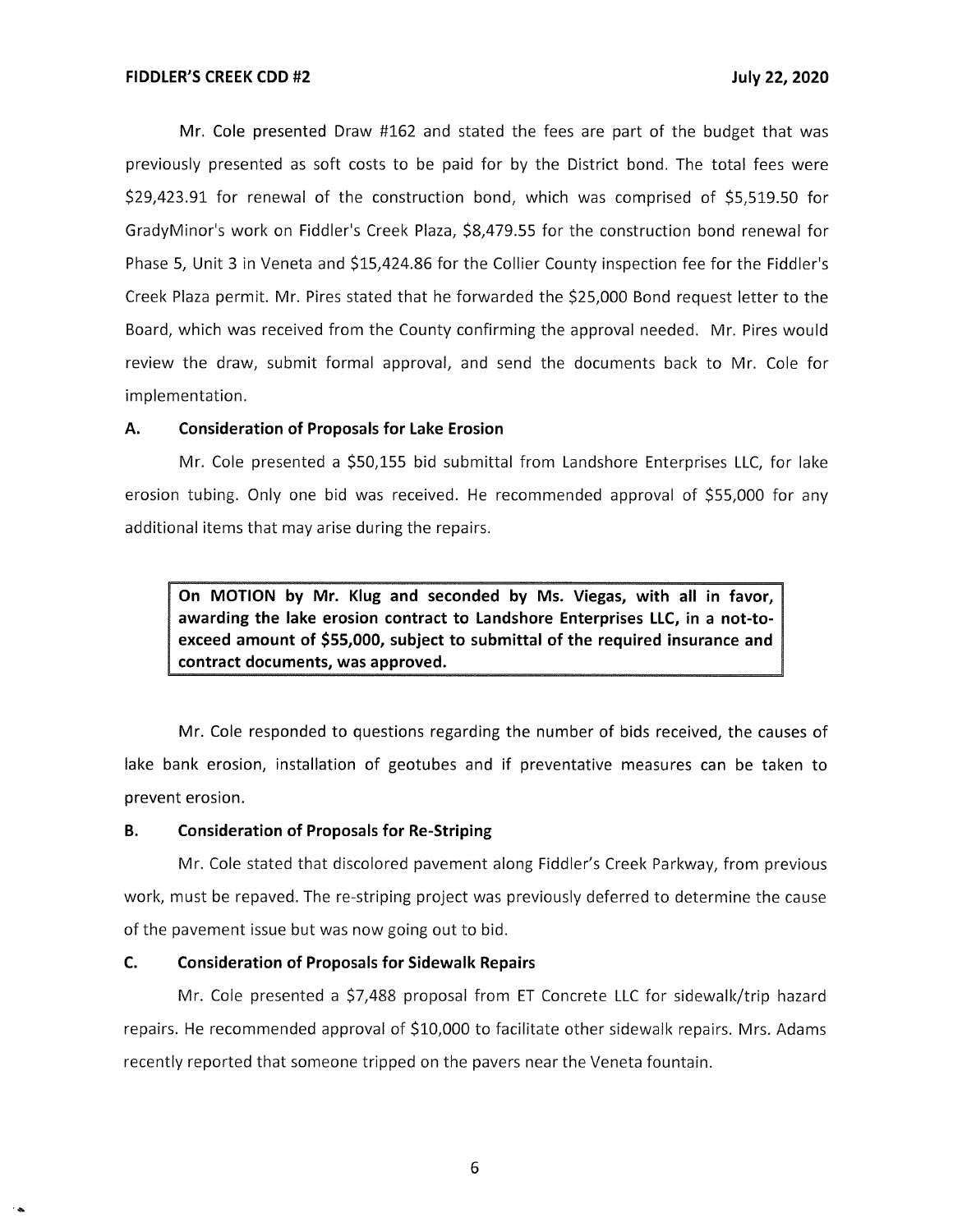**On MOTION by Ms. DiNardo and seconded by Mr. Nuzzo, with all in favor, awarding the sidewalk repair contract to ET Concrete LLC, in a not-to-exceed amount of \$10,000, was approved.** 

Mr. Cole stated Staff obtained an online application for the Collier Watershed Improvement Project (CWIP). Mr. Pires forwarded a letter to the U.S. Army Corp of Engineers (USACE) requesting a hearing on the following items:

- 1. Water levels: Staff would continue to review.
- 2. Water quality monitoring stations.
- 3. Review of the current permits issued to Fiddler's Creek so there is no conflict in permits.

Mr. Cole responded to questions regarding the water quality monitoring stations, testing the water for algae blooms, etc., impact responsibility and the South Florida Water Management District (SFWMD). Mr. Cole and Mr. Pires would follow-up with Taylor Morrison regarding issues in OH and Amador. Mr. Pires would draft the letter and forward it to Mr. Cole, by Friday, for dissemination.

# **TENTH ORDER OF BUSINESS Continued Discussion: Proposed Budget for Fiscal Year 2020/2021**

Mr. Miller stated that, yesterday at 5:02 p.m., the Board received the updated draft budget online for review. Ms. Viegas stated she gave two pages with errors to Mr. Adams before the meeting. She questioned the current year's legal fees at 197% and inquired about legal fees for Fiscal Year 2021. Mr. Pires explained the reasons for the charges; he felt that the legal fees would not be as high in Fiscal Year 2021. Mr. and Mrs. Adams responded to questions regarding "Water management - Other contractual," "Roadway services - Contractual services (street sweeping)", "Roadway maintenance", and "Irrigation supply services" line items and funding for the benches. In response to Mr. Miller's question regarding the contingency, Mr. Adams stated the contingency was used to keep the Fiscal Year assessment levels flat. Ms. Viegas asked if the decrease in the "Electricity" line item was due to the completion of the LED light installation. Mr. Adams replied affirmatively. He stated the Budget Public Hearing would be at the August meeting; the O&M assessment would decrease.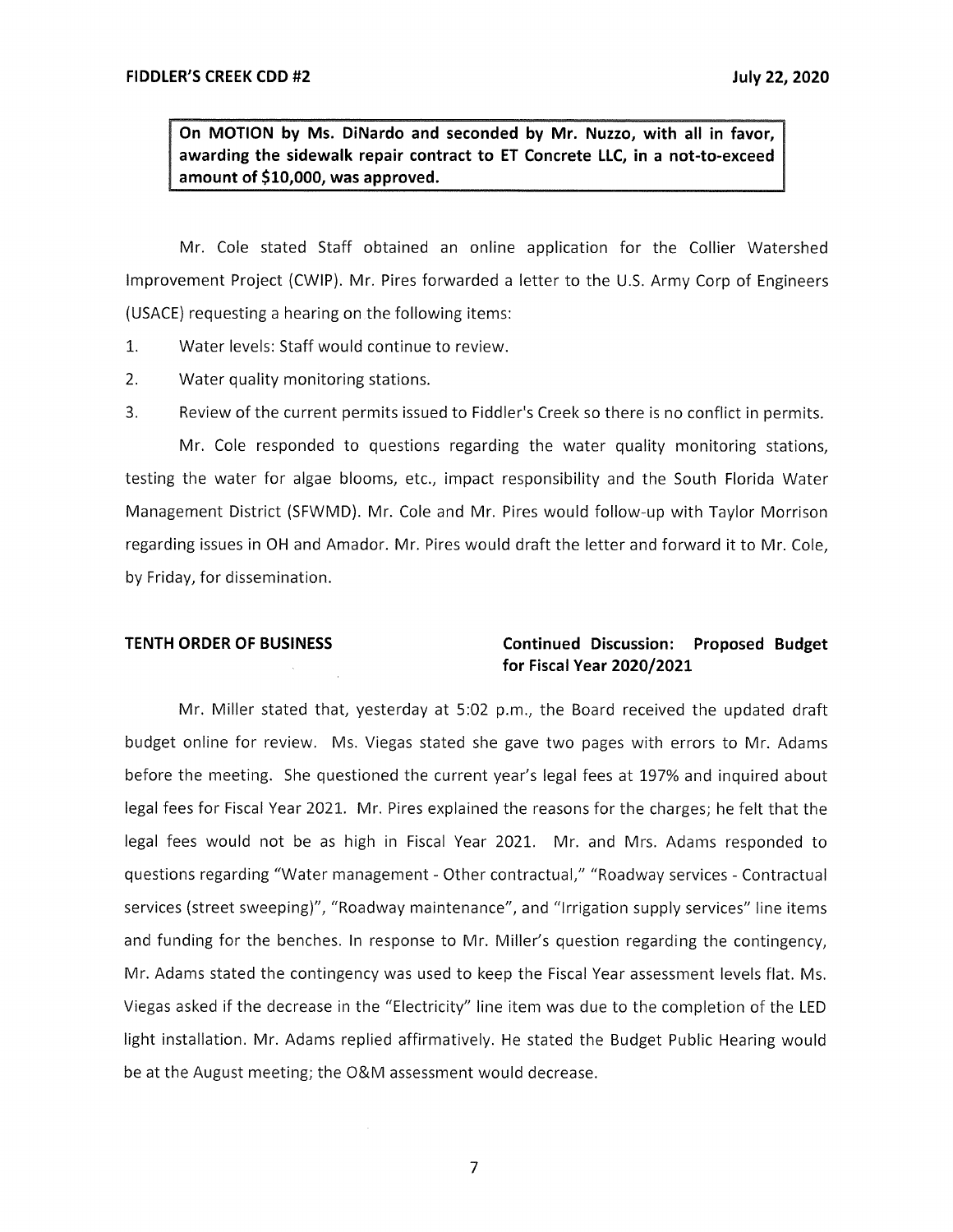# **ELEVENTH ORDER OF BUSINESS Acceptance of Unaudited Financial Statements as of June 30, 2020**

Mrs. Adams presented the Unaudited Financial Statements as of June 30, 2020. Ms. Viegas asked when the bonds, which were paid off, would stop appearing on the statements. Mr. Adams stated when the off-roll assessments are fully paid in November.

Ms Viegas asked if the errors she highlighted on the Fiscal Year 2019 audited financial statements, at the previous meeting, were corrected. Mr. Adams replied affirmatively.

The financials were accepted.

# **TWELFTH ORDER OF BUSINESS Consideration of June 24, 2020 Regular and Virtual Meeting Minutes**

Mrs. Adams presented the June 24, 2020 Regular and Virtual Meeting Minutes.

**On MOTION by Ms. DiNardo and seconded by Ms. Viegas, with all in favor, the June 24, 2020 Regular and Virtual Meeting Minutes, as presented, were approved.** 

## **THIRTEENTH ORDER OF BUSINESS Staff Reports**

## **A. District Counsel: Woodward, Pires and Lombardo, P.A.**

Mr. Pires reported the following:

 $\triangleright$  The Taylor Morrison demand letter would be mailed this week.

 $\triangleright$  The Lennar demand letter was in progress.

► The Pulte License Agreement was drafted and would be presented for review at the next meeting.

► An encroachment agreement was being drafted for a homeowner in OH. The agreement would be drafted to allow for the generator to encroach onto the easement.

Mr. Albeit stated The Foundation must approve a DRC for the generator. Mr. Pires would notify the homeowner that the Board approved the agreement, but DRC approval is needed.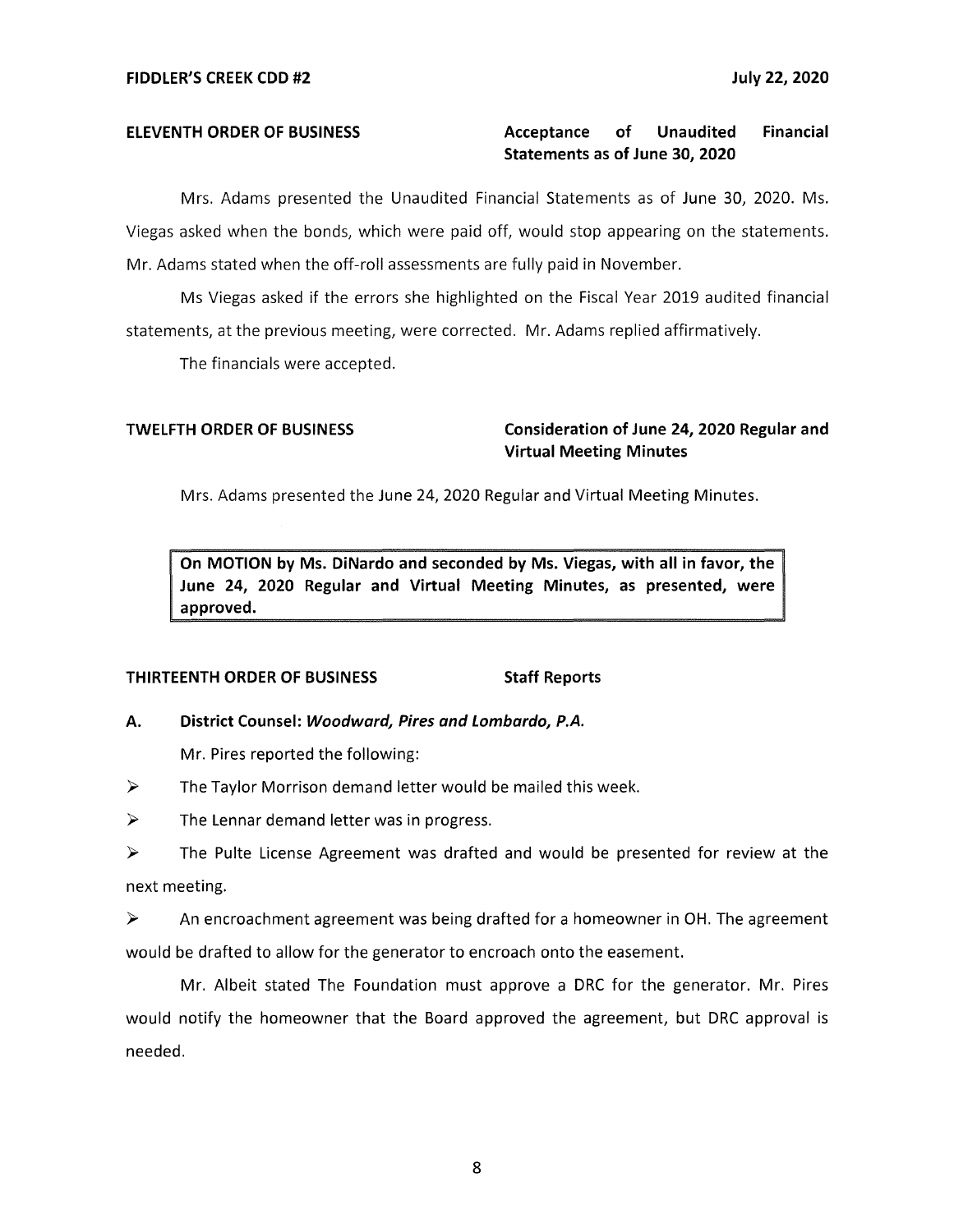**On MOTION by Ms. DiNardo and seconded by Mr. Nuzzo, with all in favor, the encroachment agreement for a homeowner in OH, was approved.** 

Discussion ensued regarding the Pulte License Agreement, under-maintained landscaping, the DRC, The Foundation, cash deposits in escrow and Developers. Mr. Pires stated that the Governor's Executive Orders, allowing for virtual governmental meetings, expires on August 1st and, unless extended, virtual quorums would no longer meet the quorum requirements. He would keep the Board updated about this.

## **B. District Manager: Wrathe/1, Hunt and Associates, LLC**

• **NEXT MEETING DATE: August 26, 2020 at 10:00 A.M.** 

# o **QUORUM CHECK**

All Supervisors, except Mr. Klug, confirmed their attendance at the August 26, 2020 meeting.

# **C. Operations Manager: Wrathe/1, Hunt and Associates, LLC**

Mrs. Adams presented the July Field Operations Report.

Ms. Viegas asked about the Aviamar fountain nozzles. Mrs. Adams would contact the Contractor and obtain the nozzle size and provide an update at the next meeting.

## FOURTEENTH ORDER OF BUSINESS Supervisors' Requests

There were no Supervisors' requests.

## **FIFTEENTH ORDER OF BUSINESS Adjournment**

There being no further business to discuss, the meeting adjourned.

**On MOTION by Mr. Nuzzo and seconded by Ms. Viegas, with all in favor, the meeting adjourned at 11:45 a.m.**